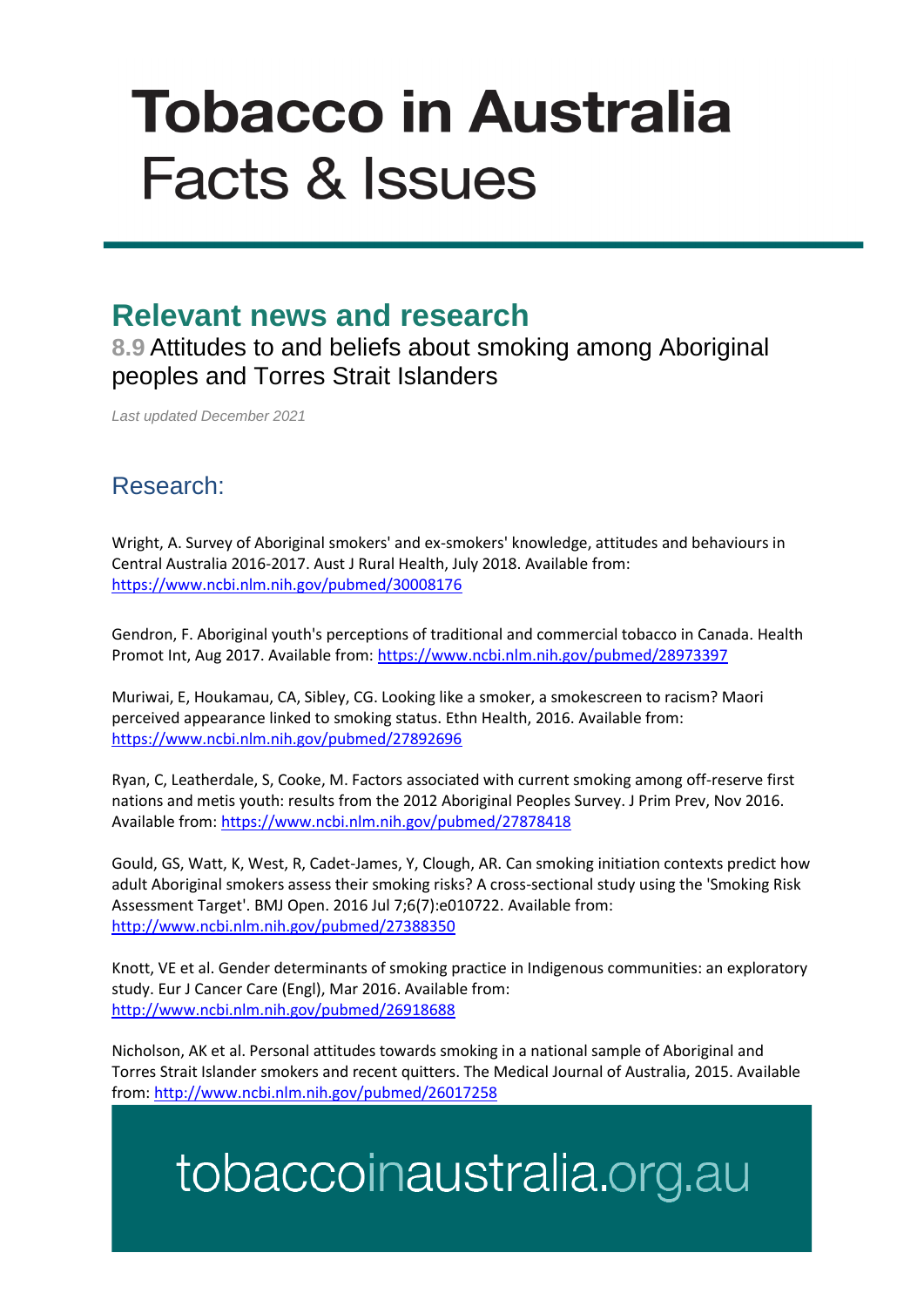# **Tobacco in Australia Facts & Issues**

Nicholson, AK et al. Smoking-related knowledge and health risk beliefs in a national sample of Aboriginal and Torres Strait Islander people. The Medical Journal of Australia, 2015. Available from: <http://www.ncbi.nlm.nih.gov/pubmed/26017256>

Nicholson, AK et al. Recall of anti-tobacco advertising and information, warning labels and news stories in a national sample of Aboriginal and Torres Strait Islander smokers.The Medical Journal of Australia, 2015. Available from: <http://www.ncbi.nlm.nih.gov/pubmed/26017261>

Nicholson, AK et al. Social acceptability and desirability of smoking in a national sample of Aboriginal and Torres Strait Islander people. The Medical Journal of Australia, 2015. Available from: <http://www.ncbi.nlm.nih.gov/pubmed/26017259>

#### *8.9.1 Why do some Aboriginal peoples and Torres Strait Islanders smoke?*

Carroll, SJ, Dale, MJ, Bailie, R, & Daniel, M. (2019). Climatic and community sociodemographic factors associated with remote Indigenous Australian smoking rates: an ecological study of health audit data. *BMJ Open, 9*(7), e032173. Available from: <https://www.ncbi.nlm.nih.gov/pubmed/31292187>

Thomas, DP, Davey, ME, van der Sterren, AE, Lyons, L, Hunt, JM, & Bennet, PT. Social networks and quitting in a national cohort of Australian Aboriginal and Torres Strait Islander smokers. Drug and Alcohol Review, 2019. 38(1), 82-91. Available from: <https://www.ncbi.nlm.nih.gov/pubmed/30637859>

*8.9.1.1 Smoking and stress*

**Narcisse, MR, Shah, SK, Felix, HC, Dobbs, PD, & McElfish, PA. (2022). Association of psychological distress and current cigarette smoking among Native Hawaiian and Pacific Islander adults and compared to adults from other racial/ethnic groups: Data from the National Health Interview Survey, 2014.** *Prev Med Rep, 25***, 101660.Retrieved from <https://www.ncbi.nlm.nih.gov/pubmed/34950562>**

## tobaccoinaustralia.org.au